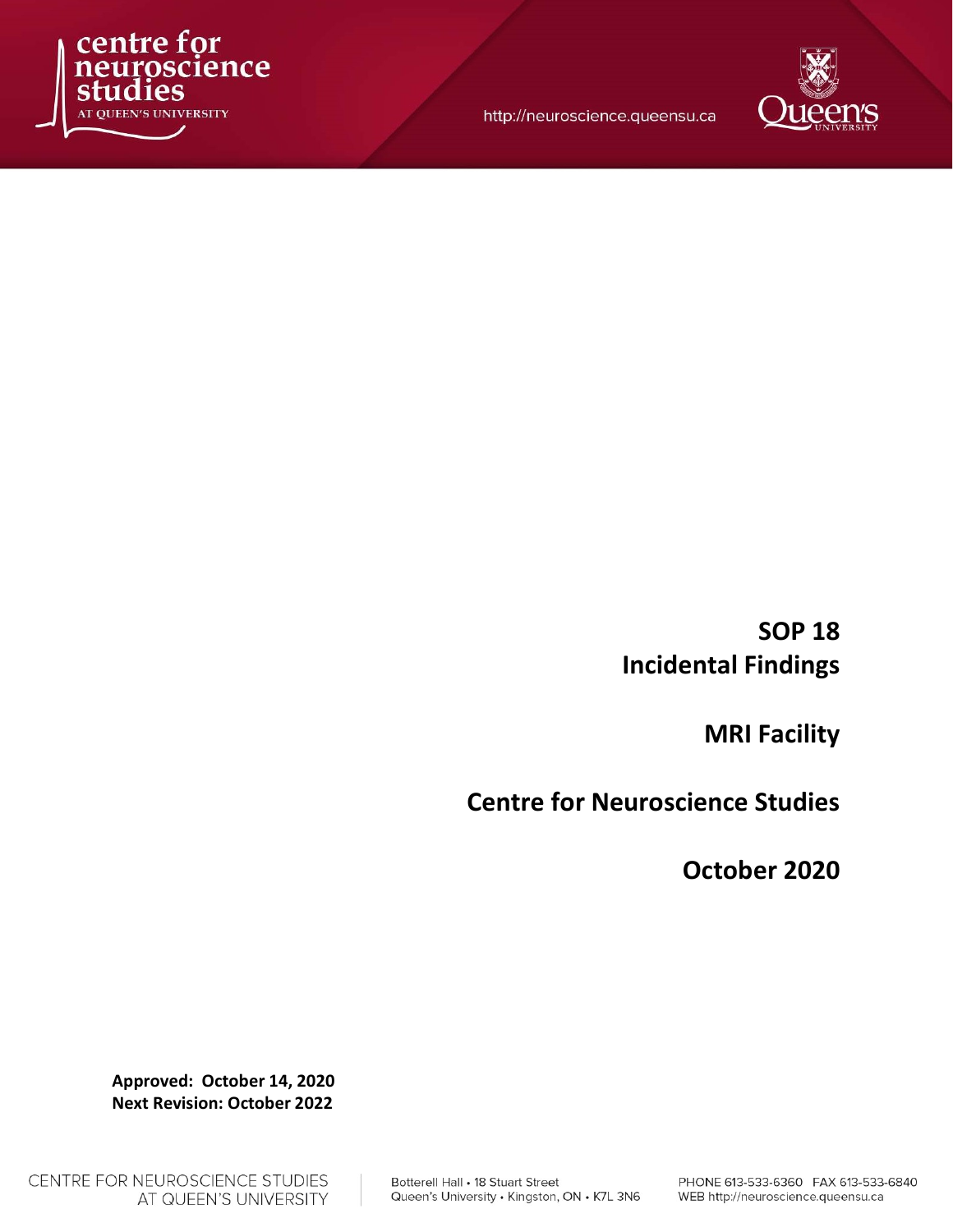| <b>TABLE OF CONTENTS</b>                   |        |
|--------------------------------------------|--------|
| 1.<br><b>Summary</b>                       | Page 3 |
| 2. Facility Responsibilities               | Page 4 |
| 3. Principal Investigator Responsibilities | Page 5 |
| 4. Appendix I - Incidental Finding Report  | Page 6 |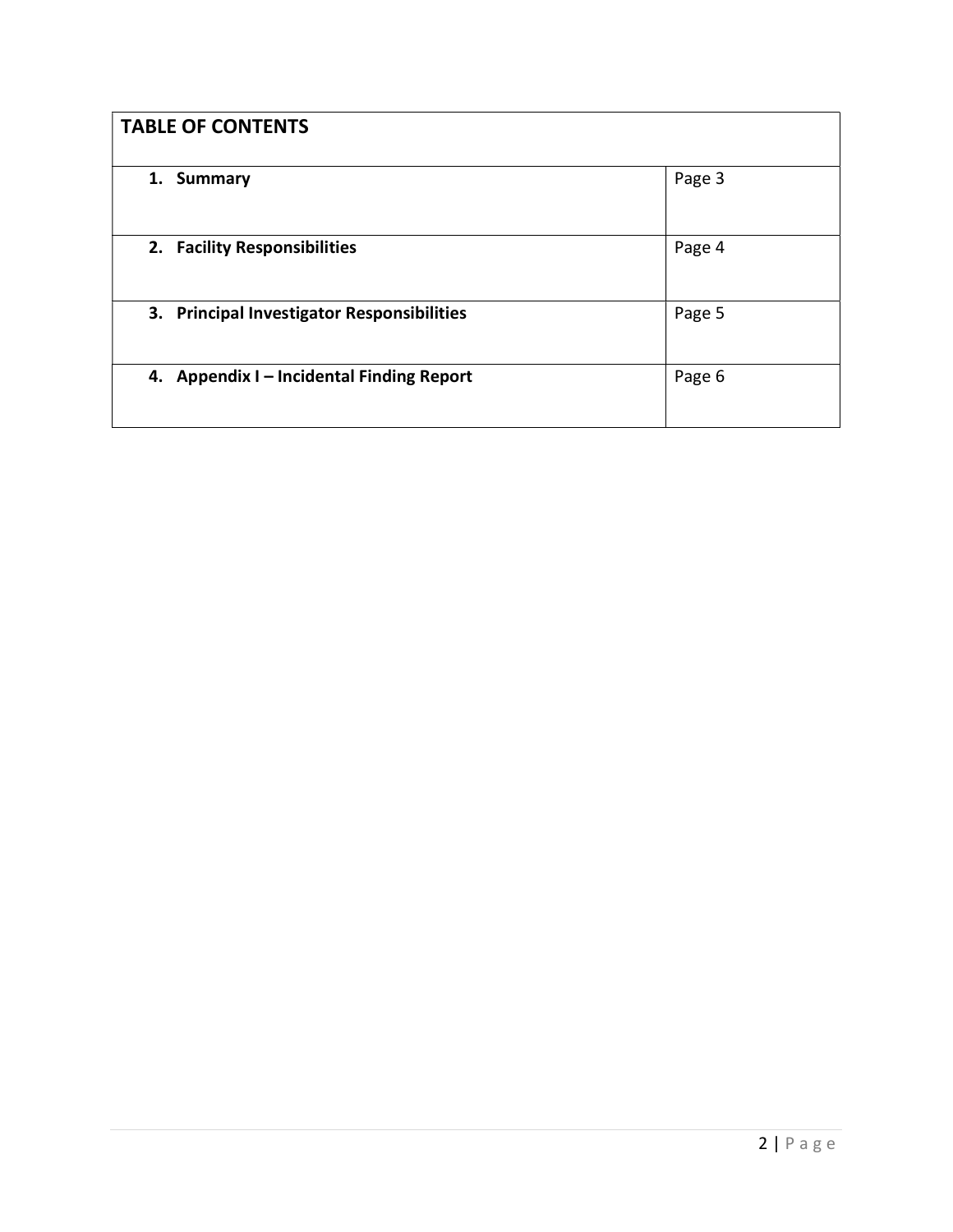#### **SUMMARY**

- i. The CNS MRI Facility is a research imaging center, and not a medical imaging center. The CNS MRI Facility is used primarily for in-vivo studies of human and animal structure and function. These studies include assessment of metabolism and physiology, cognitive function and vascular dynamics, not only in normal and research patient populations, but also in in-vitro and animal models using a variety of advanced nuclear magnetic resonance imaging and spectroscopy techniques. The facility resources are available to peer-reviewed grant funded scientific collaborators with appropriate Review Ethics Board (REB) protocols in place. See SOP# 04 "New Protocols and Ethics Procedures", and SOP #15 "MRI Facility Core Services".
- ii. This document describes the procedures surrounding incidental findings discovered during human imaging studies at the CNS MRI Facility.
- iii. Incidental findings are defined as undiagnosed physiological abnormalities / medical conditions discovered by an MRI operator during a research-oriented scanning session. These findings are not typical to the research study in question at the time.
- iv. Most reviews (e.g. https://onlinelibrary.wiley.com/doi/full/10.1002/jmri.25739, and https://www.bmj.com/content/363/bmj.k4577.full), indicate approximately 1 - 2% of studies will contain incidental findings.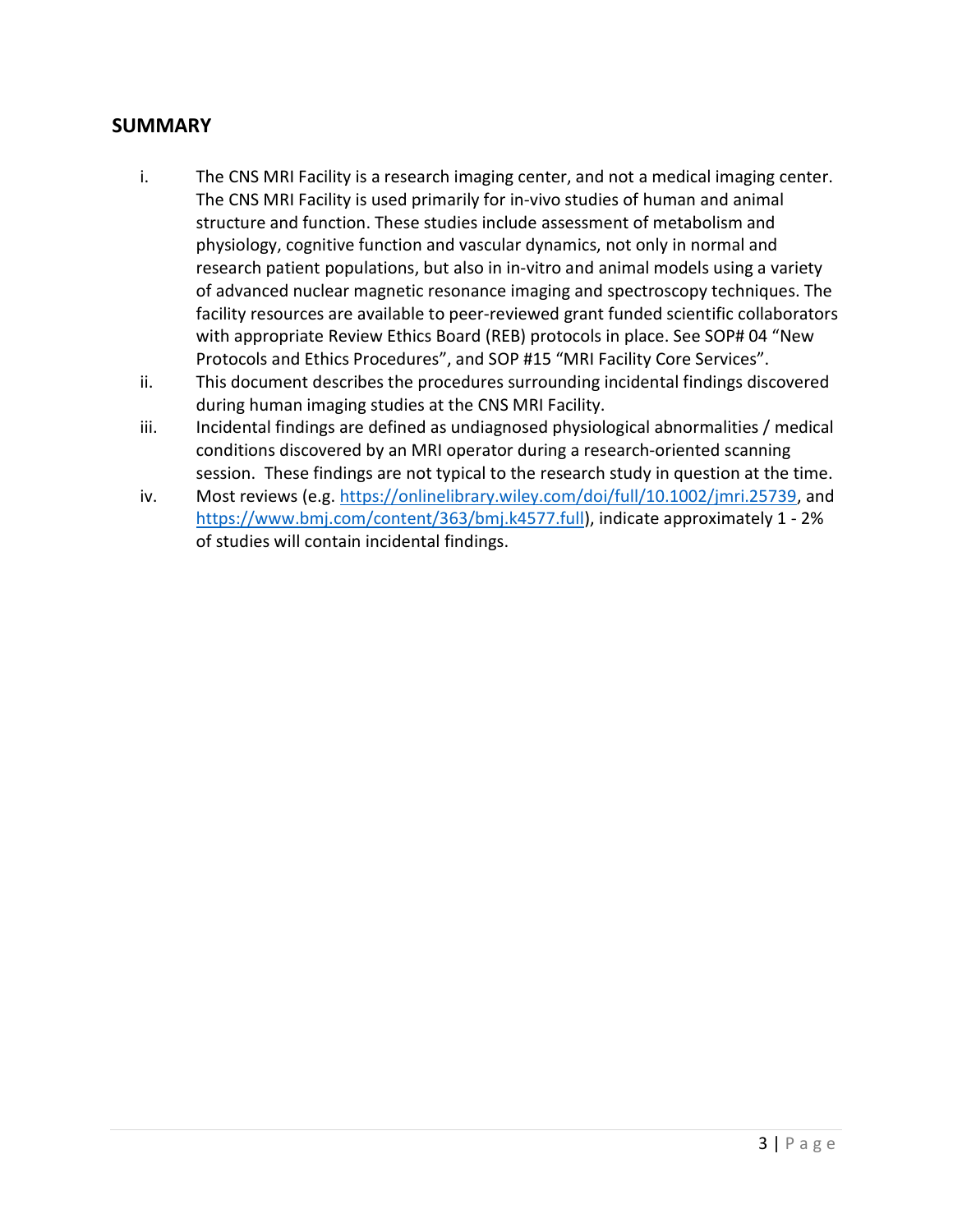## FACILITY RESPONSIBILITIES

- i. The MRI Manager, qualified MRI Technologists, and other trained operators are not diagnostic professionals and are therefore not qualified to identify all possible incidental findings. They are also not qualified to determine the severity or urgency of incidental findings.
- ii. A research imaging study will typically not acquire appropriate scans for the identification of many incidental findings, as may be requested in a clinical setting.
- iii. If an operator at the CNS MRI Facility discovers what they may believe to be an incidental finding, they will contact the MRI Manager immediately. The MRI Manager will confirm the incidental finding, and then contact (within 24 hours): a. The Principal Investigator (PI).
	- b. A qualified radiologist if no previous arrangement was made by the PI to have a specific physician review their scans. The MRI Manager will provide the radiologist with a copy of any scans that identify the incidental finding so that they can be read properly. The MRI Manager will also provide basic demographic information (name, sex, date of birth, family physician).
- iv. Additional scans are generally not acquired, as the CNS MRI Facility staff are not trained medical professionals. A qualified radiologist will be responsible for determining if more imaging is necessary, and this will take place at a medical imaging center. The CNS MRI Facility does not facilitate additional scans on an exploratory basis.
- v. The CNS MRI Facility will work with the radiologist to ensure that the appropriate steps are taken to inform the participant's family physician and the participant if necessary.
- vi. The participant will generally not be informed on the day of the imaging session, as to not unduly alarm them before a proper assessment can take place. All operators will be trained to not alarm participants.
- vii. If the participant did not indicate, or does not have, a family physician, they will be provided with a copy of their images on CD. In this case, the radiologist will not be able to provide an official report but will provide recommended follow-up instructions. It is the responsibility of the PI to facilitate follow-up care (see the follow section: PRINCIPAL INVESTIGATOR RESPONSIBILITIES). In addition, the participant will be provided with a summary of the recommendation on a form with Queen's letterhead, which can be passed on to the clinic / following physician (see Appendix I). These can be taken to a walk-in clinic for proper follow-up care.
- viii. The CNS MRI Facility staff and operators are not trained to answer follow up questions regarding incidental findings.
- ix. Incidental findings are billed at a rate of \$200/finding, and this is billed to the research study / PI.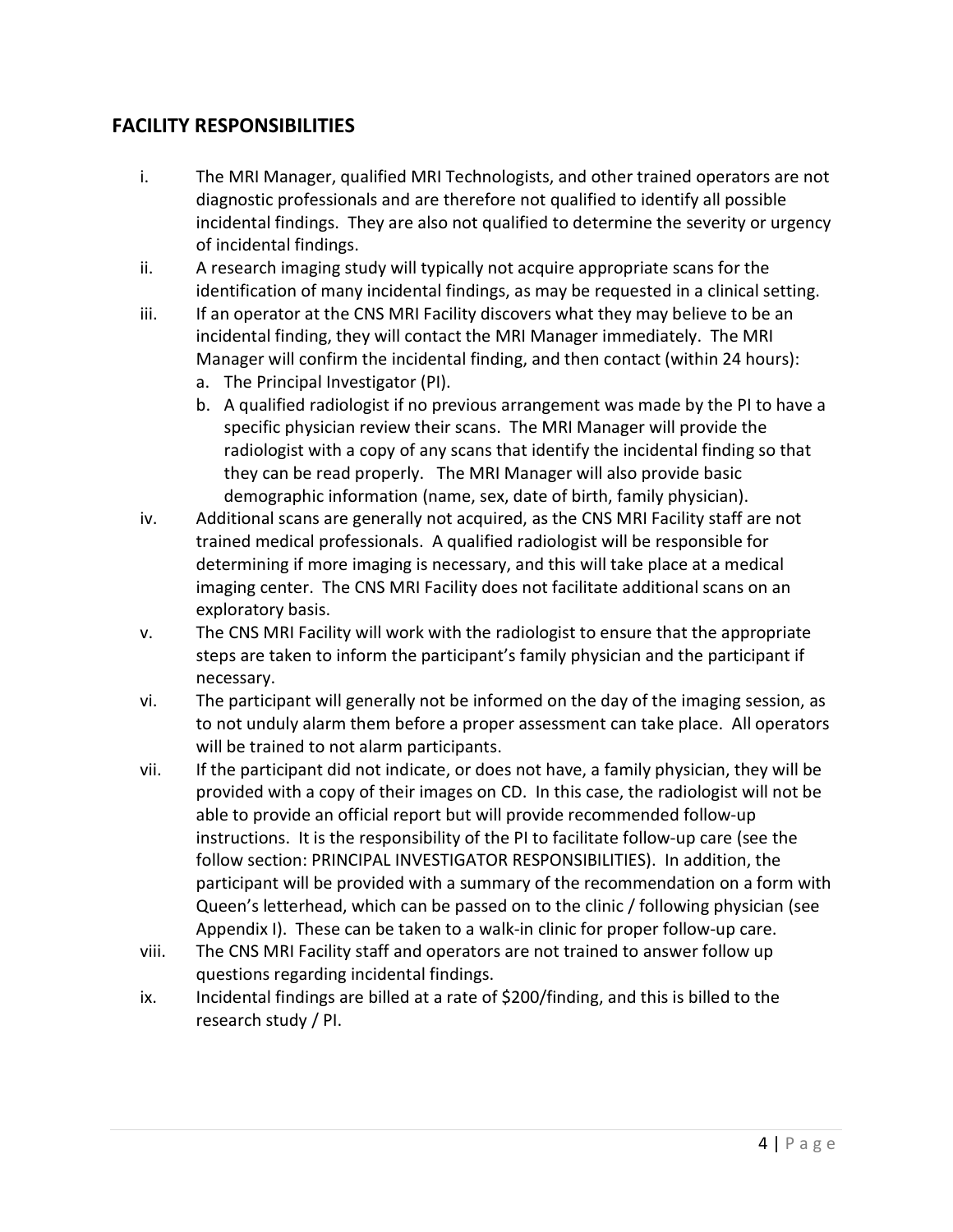## PRINCIPAL INVESTIGATOR RESPONSIBILITIES

- i. As stated above, the MRI Manager will quickly relay the discovery of any incidental findings to the Principal Investigator (PI).
- ii. Similarly, if the PI, or their research staff, discover an incidental finding that was missed by an operator of the CNS MRI Facility, they are to quickly inform the MRI Manager. The MRI Manager can then review the images, confirm the incidental finding, and advise as outlined above.
- iii. If the investigator expects their study to contain a significantly larger number of incidental findings than would be typically expected, they should make arrangements with a qualified radiologist to have these read. As stated above, it is not the responsibility of the CNS MRI Facility to make such arrangements. The MRI Manager may help facilitate these arrangements upon request (i.e., provide contact information). Any arrangements to have scans read should also be indicated in the informed consent for the participant.
- iv. The PI should indicate on their informed consent the following points related to incidental findings (pending approval and likely additions by Queen's University Research Ethics Board):
	- a. The definition, as outlined above.
	- b. That any incidental findings will be communicated to the participant in a timely and professional manner.
	- c. The CNS MRI Facility staff are not diagnostic professionals, these are not medical images, and we will not find, nor are responsible for finding, all undiagnosed medical conditions (see FACILITY RESPONSIBILITIES above).
	- d. The PI and CNS MRI Facility are not responsible for any costs that may be incurred as a result of the detection of an incidental finding and required follow up medical intervention. The participant agrees to the possibility of the discovery of incidental findings.
	- e. Any incidental finding discovered by our staff or the staff of the PI will be quickly read by a qualified radiologist, who will then attempt to contact the family physician indicated on the Safety Checklist for Research Subjects (see http://neuroscience.queensu.ca/facilities/mri-facility#forms) that every participant is required to complete before beginning a scanning session.
	- f. If the participant does not have a family physician, they will be provided with a copy of their images, an official letter, and instructions on follow-up care. The PI is responsible for facilitating this follow-up care.
- v. The PI should avoid publishing images containing incidental findings.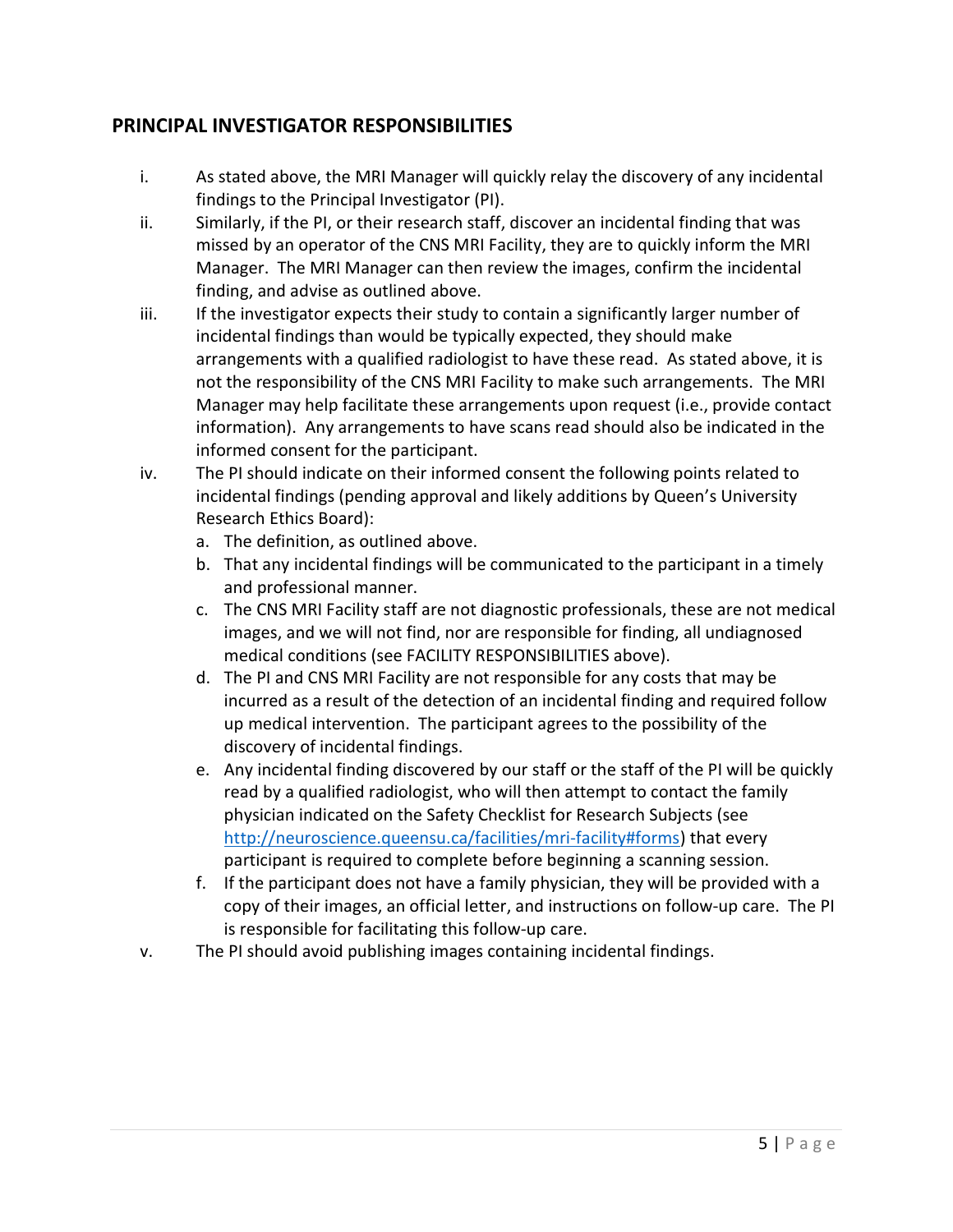



# INCIDENTAL FINDING REPORT – CENTRE FOR NEUROSCIENCE MRI FACILITY

To whom it may concern,

During a voluntary research study at the Queen's University Centre for Neuroscience Studies MRI Facility, an incidental finding was discovered for the participant named below. These images were not medical in nature, however an operator at our facility discovered an abnormality that warranted medical professional consultation. A qualified radiologist reviewed the images and indicated that follow-up care is warranted. As the participant does not have a family physician, we provided them with a CD of their images and this letter. Please make arrangements for appropriate follow-up care. Do not hesitate to contact me if you require further information.

Thank you, Donald Brien

 $M2$ 

MRI Manager CNS MRI Facility Email: briend@queensu.ca Phone: 613-533-2811

Participant Name

Study Date \_\_\_\_\_\_\_\_\_\_\_\_\_\_\_\_\_\_\_\_\_\_\_\_\_\_\_\_\_\_\_\_\_\_\_\_\_\_\_\_\_

Reviewing Radiologist